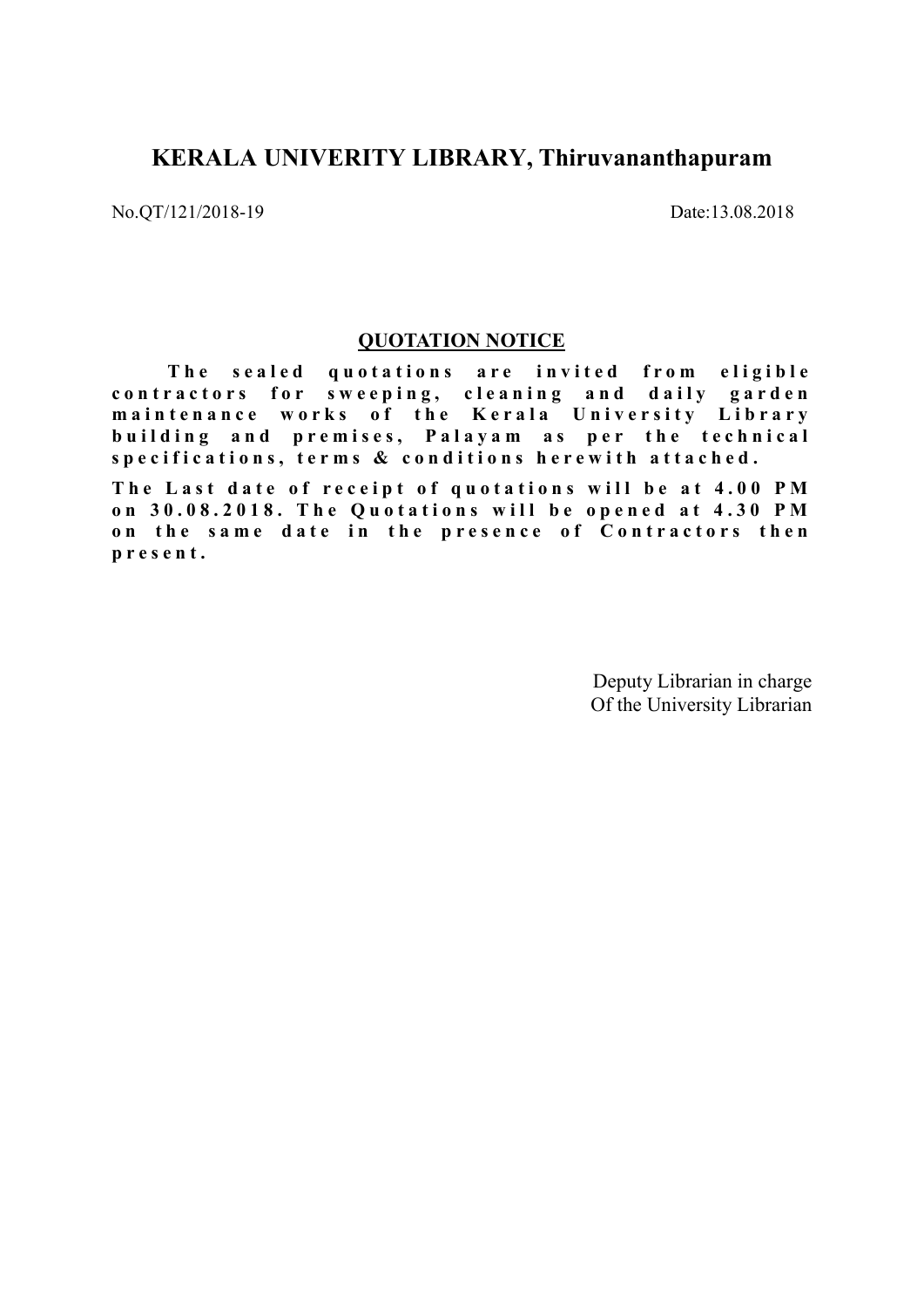## SWEEPING CLEANING SERVICE CONTRACT Technical specifications and Terms & Conditions

#### I. DESCRIPTION OF THE PREMISES

The Kerala University Library, Palayam, Thiruvananthapuram has about 75,000/- sq.ft. including corridors, different sections, offices, toilet complexes, dining halls, book stacking area in four floors, reception area, court yard etc.

#### II. THE WORK

#### II.1. WORKS TO BE EXECUTED ON A DAILY BASIS:

- As the working hours of the library is from 8.00 am to 8.00 pm. on all week days, the sweeping and cleaning works in the reception area, service areas and front office should be commenced promptly at 7.30 am and completed before 8.00 am. ;
- The reception area and front office should be swept using mop or brush with a long handle and cleaned using wet mop;
- Dusting and cleaning of all exposed surfaces such as tables, counters and book and periodical shelves, almirahs etc.;
- Sweeping , Cleaning and disinfecting toilets, urinals, wash basins, mirrors, toilet flushes and other sanitary installations, in morning and afternoon;
- Emptying waste baskets and removal of waste;
- Cleaning of dining halls;
- Sweeping and cleaning of library portico, approach road, vehicle sheds and surroundings;
- Watering of plants, cleaning and arrangements of plant pots.

#### II.2. WORKS TO BE EXECUTED ONCE IN A WEEK BASIS:

- Dusting and cleaning of lights, light shadses, fans etc;
- Cleaning and removal of spider web from ceiling and wall;
- Cleaning of panel and glass in the aluminium fabricated cabinets;
- Dusting and cleaning of technical appliances (computers, telephones, printers, photocopiers etc);
- Dusting of all doors and windows, window frames and cleaning the glasses.

#### II.3 WORKS TO BE EXECUTED ON MONTHLY BASIS:

- The library stacking area, corridors, offices, different section etc should washed using good quality floor cleaner;
- Cleaning of curtains and vertical blinds with appropriate products.

#### II.4 WORKS TO BE EXECUTED ON AN AD HOC BASIS:

Other urgent cleaning works that may arise in connection with public functions, visit of dignitaries etc. This includes disposal of waste materials also.

## III. GENERAL TERMS & CONDITIONS

- The contractor shall arrange suitable cleaning materials and equipments in his/her responsibility. The materials used must be standard and approved by authorities;
- The contractor shall ensure service of minimum 6 female employees and one male gardener in every day in two shifts. Their attendance should be marked and presented daily for verification. The entrance and exit of the cleaning staff in the library will be supervised by a designated officer in the Library. The contractor should submit the details of his/her workers and it should be updated as and when